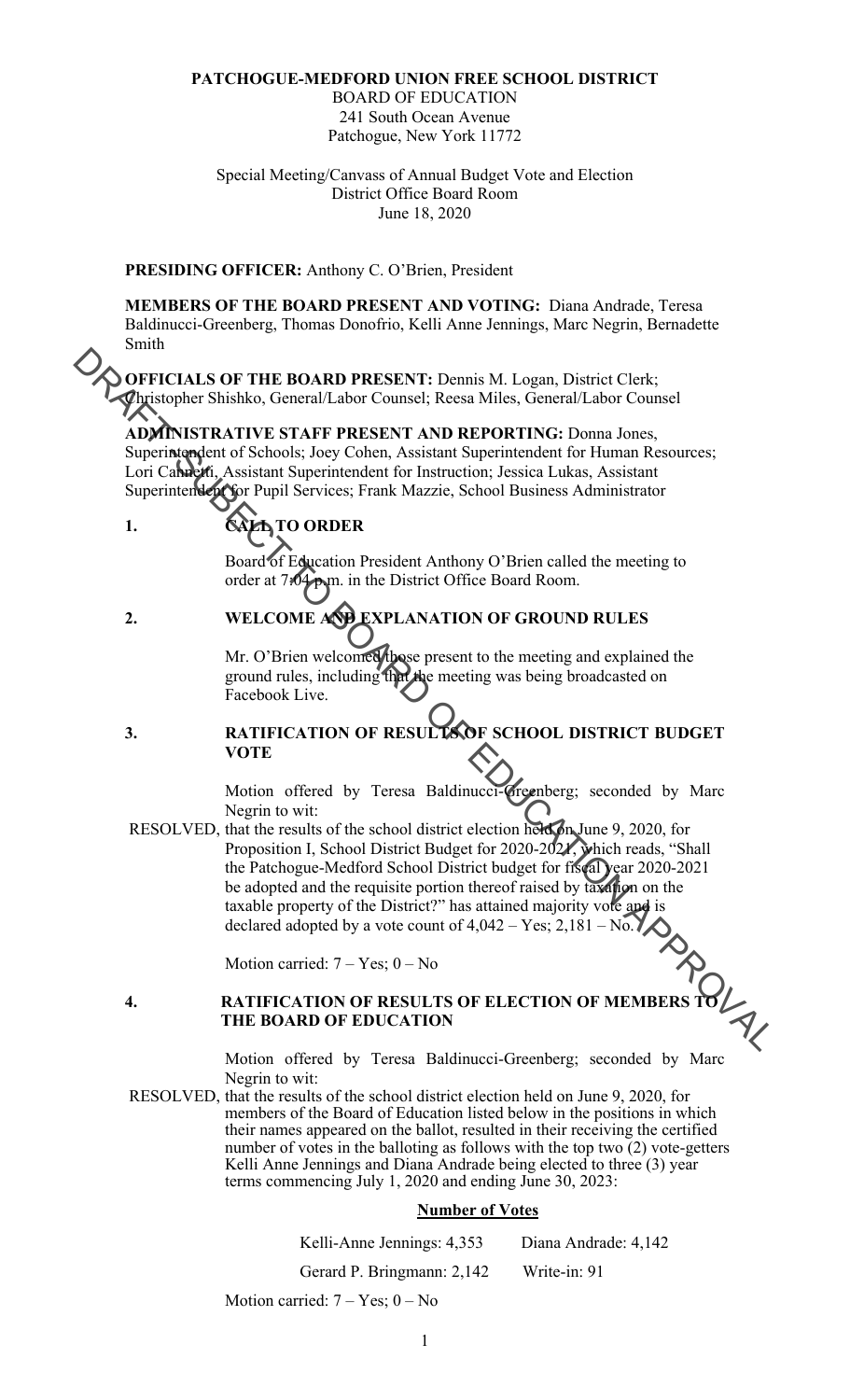#### **5. RATIFICATION OF RESULTS OF ELECTION OF MEMBER TO THE PATCHOGUE-MEDFORD LIBRARY BOARD OF TRUSTEES**

Motion offered by Diana Andrade; seconded by Teresa Baldinucci-Greenberg to wit:

RESOLVED, that the results of the school district election held on June 9, 2020, for members of the Board of Trustees of the Patchogue-Medford Library resulted in 5,344 certified votes for Elizabeth Kennedy and 41 write-in votes; the Board of Education declares her elected for a (5) year terms commencing July 1, 2020 and ending June 30, 2025

#### **6. CONSENT AGENDA**

## Motion carried: 7 – Yes; 0 – No<br> **CONSENT AGENDA**<br>
Motion offered by Kelli-Anne<br>
approve Consent Agenda (Iten<br>
mr<u>oval of Memorano</u><br>
Motion offered by Kelli-Anne<br>
mroval of Memorano<br>
Memorano<br>
Memorano<br>
Memorano<br>
Memorano<br>  **Motion offered by Kelli-Anne Jennings, seconded by Marc Negrin to approve Consent Agenda (Items A through C) as follows:**

Approval of Memorandum of Agreement with CSEA Full-Time Clerical/Aides Unit due to COVID-19 Pandemic

- RESOLVED, that upon the recommendation of the Superintendent of Schools, the Board of Education hereby approves a Memorandum of Agreement with the CSEA Full-Time Clerical/Aides Unit pertaining to the use of vacation days by members due to the COVID-19 Pandemic and authorizes the President of the Board of Education to execute said Agreement on behalf of the District. **EXAMPLE AND AND THE SUBERT AGENDA**<br>
Motion offered by Kelli-Anne Jennings, seconded by Marc Negrin to<br>
approve Consent Agenda (Items A through C) as follows:<br>
TESOLVED, discussed by the duce to COVID-19 Pandemic<br>
RESOLVE
	- B. Approval of Memorandum of Agreement with CSEA Full-Time Operational Unit to to COVID-19 Pandemic
	- RESOLVED, that upon the recommendation of the Superintendent of Schools, the Board of Education hereby approves a Memorandum of Agreement with the CSEA Full-Time Operational Unit pertaining to the use of vacation days by members due to the COVID-19 Pandemic and authorizes the President of the Board of Education to execute said Agreement on behalf of the District.
		- C. Approval of Resolution in Support of Public Education
	- WHEREAS, New York State has reported a \$13 billion budget deficit which has been exacerbated by declining state revenues due to the COVID-19 crisis; and
	- WHEREAS, states need significant support from the federal government to **relational** the immediate continuation of important and essential services such as public education; and
	- WHEREAS, the federal-state partnership is the lynchpin to responding to and recovering from the COVID-19 crisis; and
	- WHEREAS, the State of New York has the primary responsibility to fund public
	- WHEREAS, Article XI Section 1 of the New York State Constitution provides that the "The legislature shall provide for the maintenance and support of a system of free common schools, wherein all the children of this state may be educated"; and
	- WHEREAS, New York State Courts have upheld that the state has the legal responsibility to provide proper funding for public schools; and
	- WHEREAS, the State of New York, on average, provides less than 40% of the total revenues to school districts; and
	- WHEREAS, public school districts are owed over \$3.8 billion in Foundation Aid for the 2020-21 school year; and
	- WHEREAS, the New York State Legislature is considering multiple proposals that will raise much needed revenue for New York State, including increasing taxes on billionaires and multi-millionaires; now, therefore be it